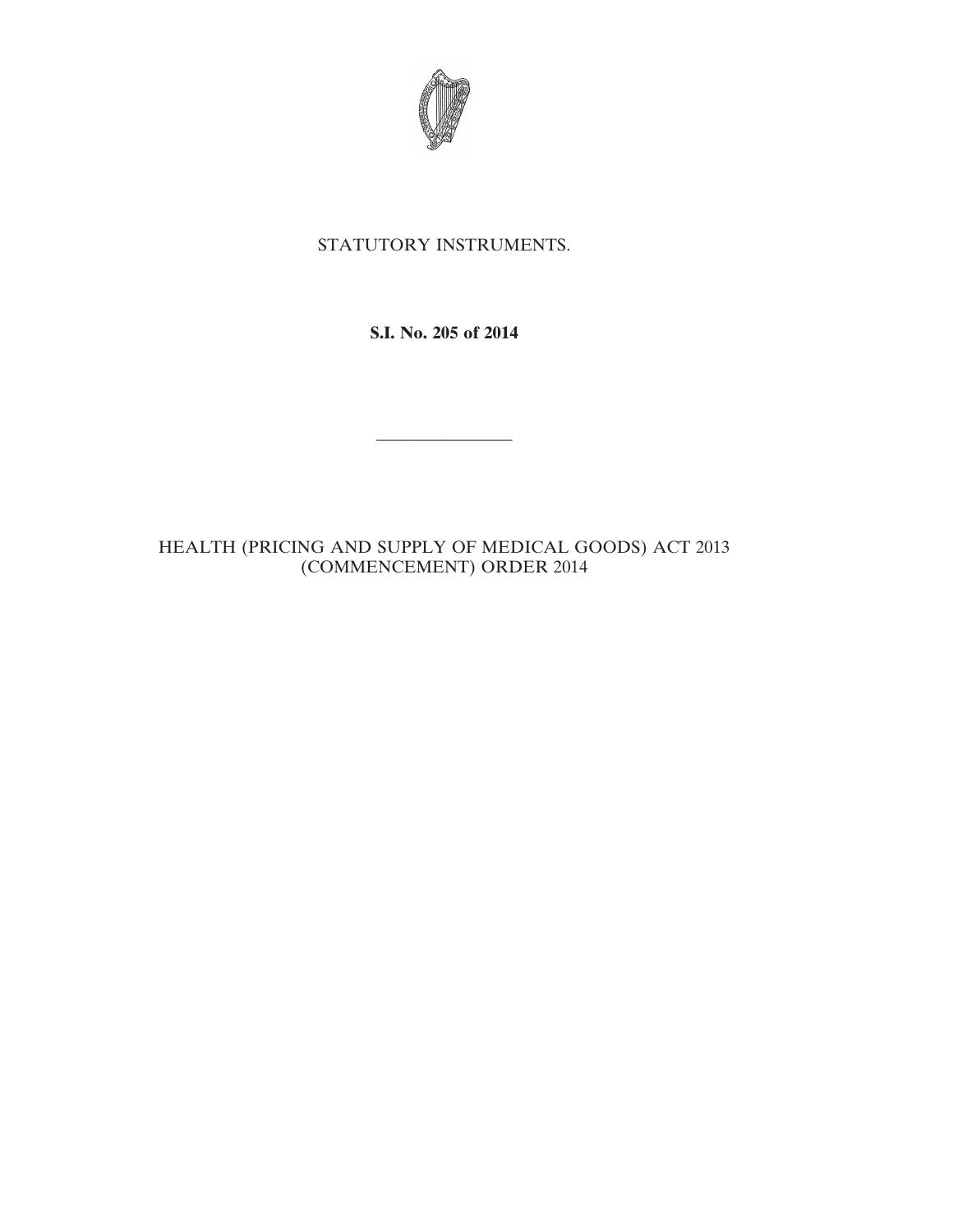## HEALTH (PRICING AND SUPPLY OF MEDICAL GOODS) ACT 2013 (COMMENCEMENT) ORDER 2014

I, JAMES REILLY, Minister for Health, in exercise of the powers conferred on me by section 1(3) of the Health (Pricing and Supply of Medical Goods) Act 2013 (No. 14 of 2013), hereby order as follows:

1. This Order may be cited as the Health (Pricing and Supply of Medical Goods) Act 2013 (Commencement) Order 2014.

2. The 1st day of July 2014 is appointed as the day on which the Health (Pricing and Supply of Medical Goods) Act 2013 (No. 14 of 2013), in so far as it is not already in operation, shall come into operation.



GIVEN under my Official Seal, 14 May 2014.

> JAMES REILLY, Minister for Health.

*Notice of the making of this Statutory Instrument was published in "Iris Oifigiúil" of* 20*th May*, 2014.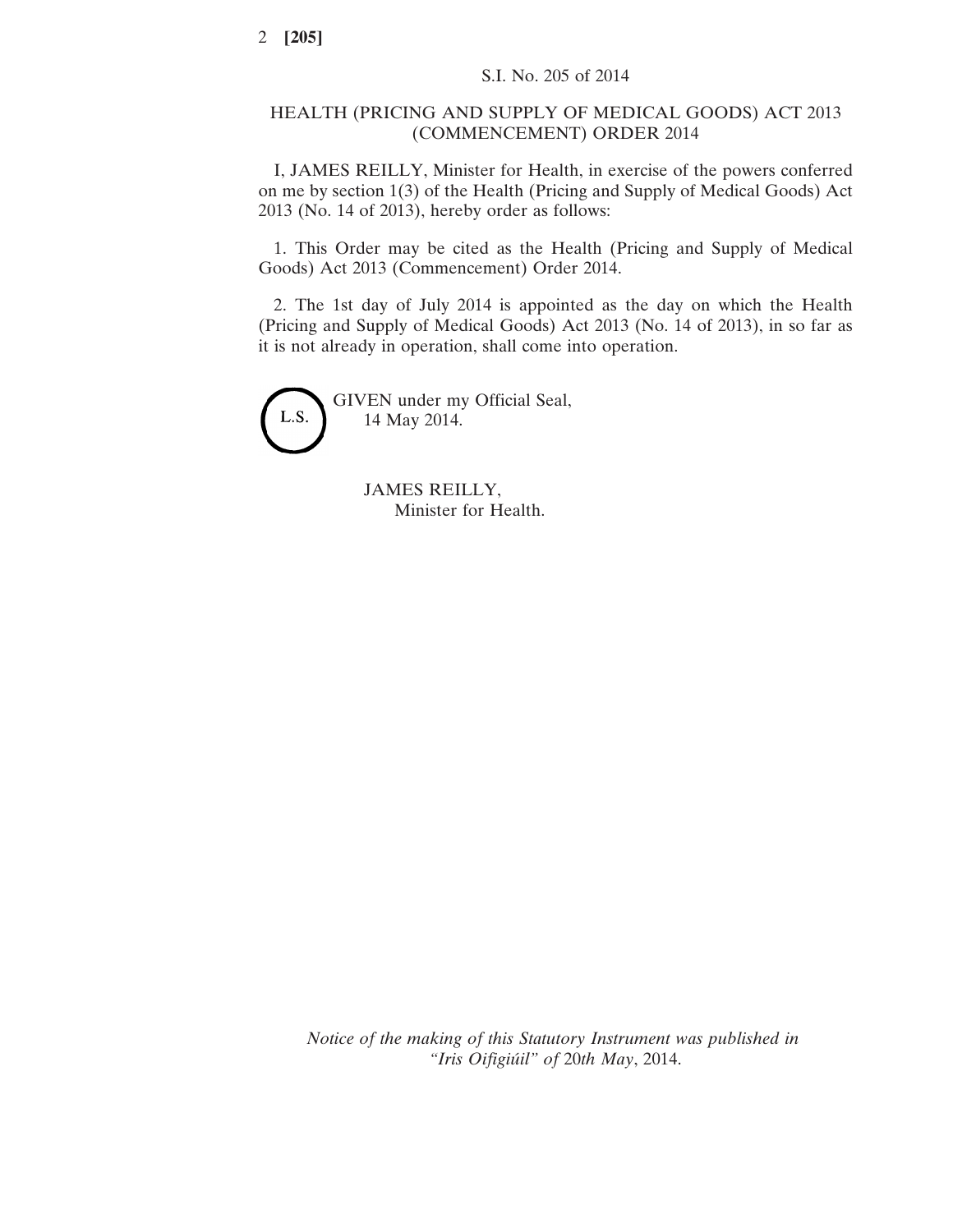**[205]** 3

## EXPLANATORY NOTE

*(This note is not part of the Instrument and does not purport to be a legal interpretation.)*

This Order brings Section 36 of the Health (Pricing and Supply of Medical Goods) Act 2013 into operation and provides that, from the 1st July 2014, the Irish Medicines Board shall be known as the Health Products Regulatory Authority.